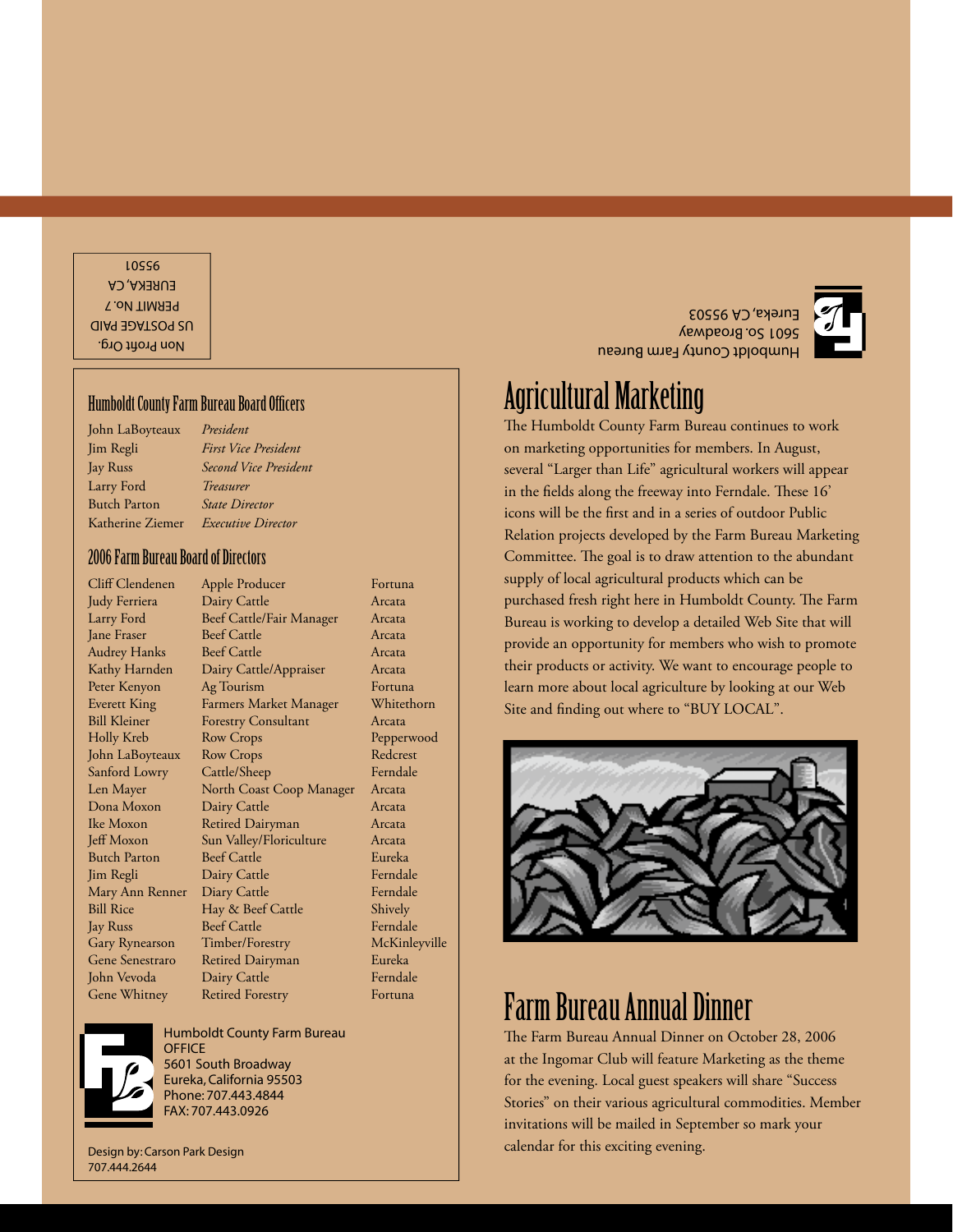

## **Inside:**

- 2006 Farm Bureau Scholarship Winners
- Farm Bureau President's Report
- Young Farmers and Ranchers Meeting
- Organic Seed Production Workshop

**AUGUST 2006**

# Living with Aleutian Geese in Humboldt County

After 30 years of remedial actions by Federal and State wildlife agencies, the once endangered Aleutian Goose population is thriving on the Pacific North Coast. From a low of about 800 geese in 1975, today 100,000 of the geese stop in Humboldt and Del Norte counties to prepare for their incredible transoceanic migration on to nesting grounds in the Aleutian Islands, Alaska.



However, since these vegetarian geese are incredible grazers that seek out the greenest of pastures, a major conflict has emerged on the North Coast.

During their northward migration, the geese pause between January and April and eat tender spring plant growth that the dairy and beef cattle producers rely on to feed their stock. Some landowners have lost up to fifty percent of their annual grass production to Aleutian geese during this period.

As a result, ranchers that accommodate the geese have to reduce herd size or provide supplemental feed. Families who operate one of our regions prized economic industries are loosing substantial income.

The Aleutian Goose Working Group has been formed to help reduce the impact from the Geese on landowners. This group is comprised of concerned citizens' from Northern California and Southern Oregon. Some of the members include local Farm Bureau members: Blake Alexander from Crescent City, Jay Russ and Hugo Klopper from Ferndale, Dean Hunt and Peter Bussman from Arcata as well as State and Federal Agency personnel. The group has identified goals to encourage the enhancement of Aleutian Goose habitat on Public Lands, implement well placed hazing and hunting programs that will shift geese into goose-safe areas, continue outreach to inform the community about the scope of goose-agricultural issues and initiatives. A key goal is to assist the Pacific Flyway Council in its objective to maintain the population of Aleutian Geese at 60,000 birds measured by a 3 year average of indirect estimates obtained in the spring.

At the present time, the Humboldt County Farm Bureau along with the State Farm Bureau and local elected officials, are lobbying the California Fish and Game Commission. It is our request that the Fish & Game Commission petition the Pacific Flyway Council to allow for an extend spring hunting season for the Aleutian Geese in 2007 on the north coast.

This extended season would benefit landowners by allowing sportsmen to haze the geese off their property and fly to Public Lands. Many local ranchers who are affected by the Aleutian Geese have signed-up to participate in the SHARE program with California Department of Fish & Game. This program will provide the necessary land base from private landowners for the hunt due to the fact that the Public Lands will not allow hunting to give the geese a "Safe" place to land.

The Aleutian Goose Working Group will continue to meet monthly to address the issues and is working to find relief for landowners who are experiencing the loss of grazing land due to the overpopulation of geese.

## **Thank You Gary Markegard!**

### *Retires After 30 Years of Service*

After working for thirty years as Livestock and Natural Resource Advisor for the University of California Agricultural Extension, Gary Markegard retired as of July 1, 2006. Gary has provided incredible technical assistance to so many individuals, groups and government agencies over his career.

Responding to all types of questions from livestock issues to entomology, varmints, pests, and providing support to both FFA and 4-H, Gary has been instrumental with his unending contribution to the agricultural community. Gary worked to facilitate local organizations like the Cattlemen's Association, Woolgrowers and he attended most of the monthly Farm Bureau Board Meetings. Gary has provided leadership as well as individual assistance to so many of our producers. We can not say THANK YOU enough!



UC Davis Regional Director Kim Rodrigues presents Gary Markegard with an Outstanding Service Award.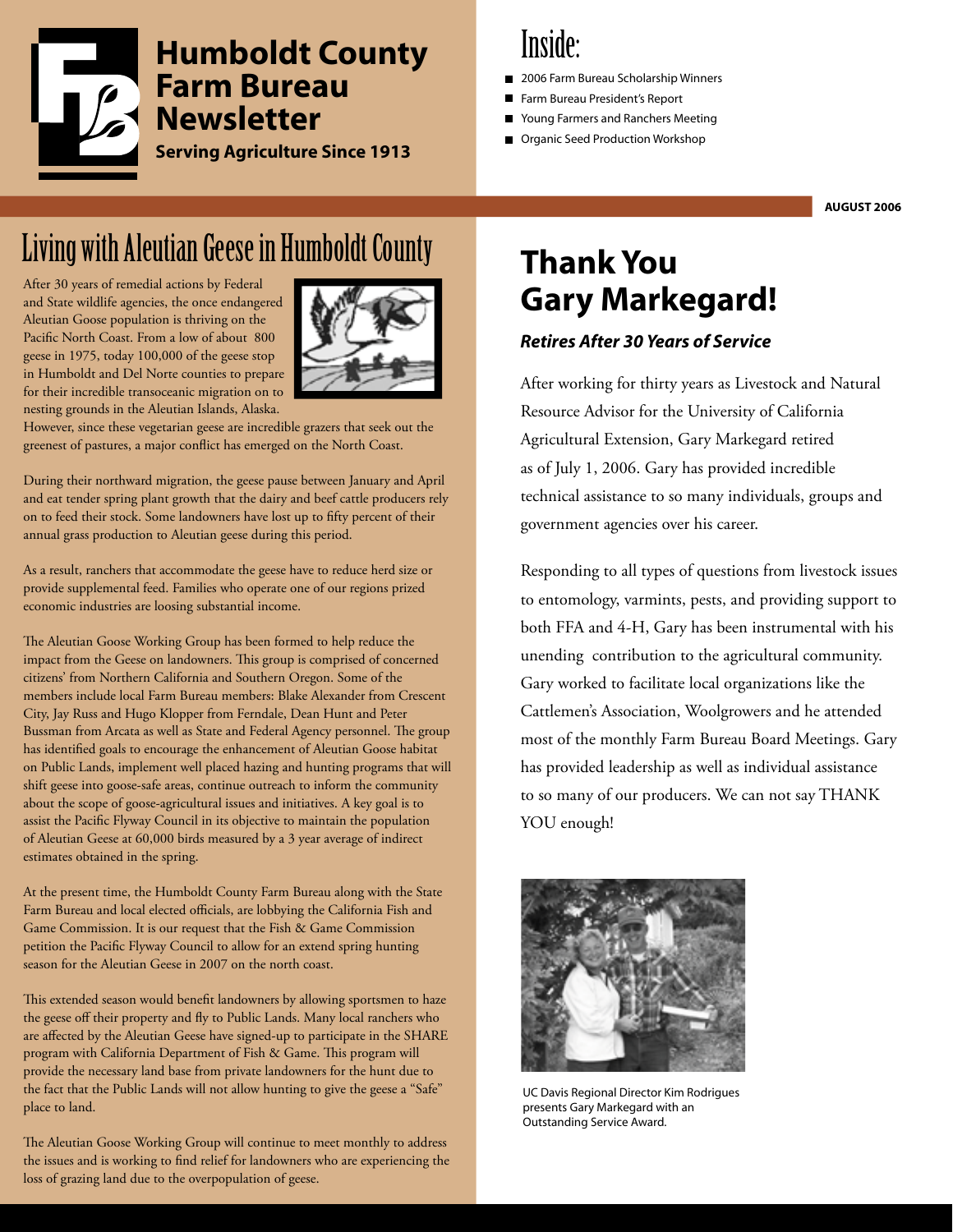## New Forestry Management Scholarships Awarded

In the last newsletter, we announced the exciting new Scholarship for Forestry Management. It was anticipated we would award one \$500 Scholarship from the interest on a generous donation. This year, we are proud to award TWO Forestry Management Scholarships due to an additional donation to this fund. The selected students are Rachael Weigle for \$1,000 and Tiffany Sutter for \$500. The Farm Bureau congratulates these two young women on their accomplishments.



## Producing Organic Vegetable Seed Workshop

AUGUST 22, 2006 9:00AM – 4 PM Eel River Farm – Scotia CA

Learn about organic seed production and crop improvement while touring a diversity of seed crops. Topics will include:

- Seed Production Techniques
- On farm breeding for new varieties
- Crop improvement /adaptation
- Harvesting

• Weather-related risk reduction Seasoned seed grower Bill Reynolds will share his seed growing techniques and breeding projects along with insights into the economics and rewards of growing seed. Registration is \$15.00 and lunch will be included.

Please contact Organic Seed Alliance to register. ADVANCE REGISTRATION and payment is required. Registration is limited – please send a check and your contact information to:

**Organic Seed Alliance P.O. Box 772 Port Townsend, WA 98368**

Seed growing mentorship opportunities are available. Seed growers interested in advice and guidance in specific seed production issues may contact the Organic Seed Alliance for more information about their Seed Producer-Mentorship Program – info@seedalliance.

org or www. seedalliance.org.



## **Summer Message from Our President**

*Fresh local produce, plants and flowers are now plentiful at farmers' markets and independent grocery stores throughout the county.*

August is a most active month for Humboldt County agriculture. Long lines of sprinklers can be seen all over the Ferndale, Loleta and Arcata bottoms as dairymen irrigate their pastures and put up more hay or silage to feed their herds through the winter. Increased milk production through Spring freshening has leveled off . Conversion of Humboldt dairies to organic production is continuing rapidly as conventional milk prices continue to fall.

Local livestock producers are experiencing a busy time of the year. The recent hot weather has dried the grass in the hills so many producers are shipping cattle to market. Prices seem to be holding strong which is good news for cattlemen.

Fresh local produce, plants and flowers are now plentiful at farmers markets and independent grocery stores throughout the County. Humboldt's fifteen Certified Farmers Markets serve communities from Trinidad to Shelter Cove and Ferndale to Dinsmore. The Markets generally operate from early May through the end of October. The first fresh taste of summer has been arriving weekly at all the markets with blueberries, raspberries, peaches, melons, sweet corn and now tomatoes.

On my own farm we have been harvesting greens, carrots, peas and green beans for three markets since June. I made the wrong call on the weather in February. We completed a thorough pruning of the apple orchard but the heavy rains in March and April kept us out of the fields for early planting. Consequently everything seems 2-3 weeks late this year. We started picking our four sequential plantings of sweet corn around the first of August which increased our market sales. Also just delivered our second cutting of alfalfa to an organic dairy. I hope to do a lot more of that. This week I checked invoices from previous years to confirm that we are usually shipping cantaloupe to San Francisco by now. It will be awhile yet which may be OK as we do well with the late market niche. Our famous "Eel Canyon" and "Blue Eel" melons will knock your socks off in a couple more weeks. I'm blessed with a small crew of local folks and their extended families, led by foreperson Lena Thomas, who have stuck with me and show up for harvest season each year.

Other bright spots for Humboldt Agriculture are the continued success of the Lilly Bulb industry in Arcata and the increasing popularity of goat cheese and the number of goat dairies. I think we are also seeing a small increase in fruit production with berries, peaches and apples. Fresh Cider should be available at Clendenen's by the middle of the month. I understand that the over fifty year old irrigation district in Hoopa is operating again.

Lastly, we are seeing a substantial increase in new Williamson Contract applications. These include some new class D and Farmland Security Zone contracts. Martha Spencer reports there were nine new contacts during the last window, with five applicants awaiting approval when the window reopens this Fall. Agriculture is a rewarding profession and I hope you enjoy your summer.

Sincerely, John LaBoyteaux *President Humboldt County Farm Bureau*